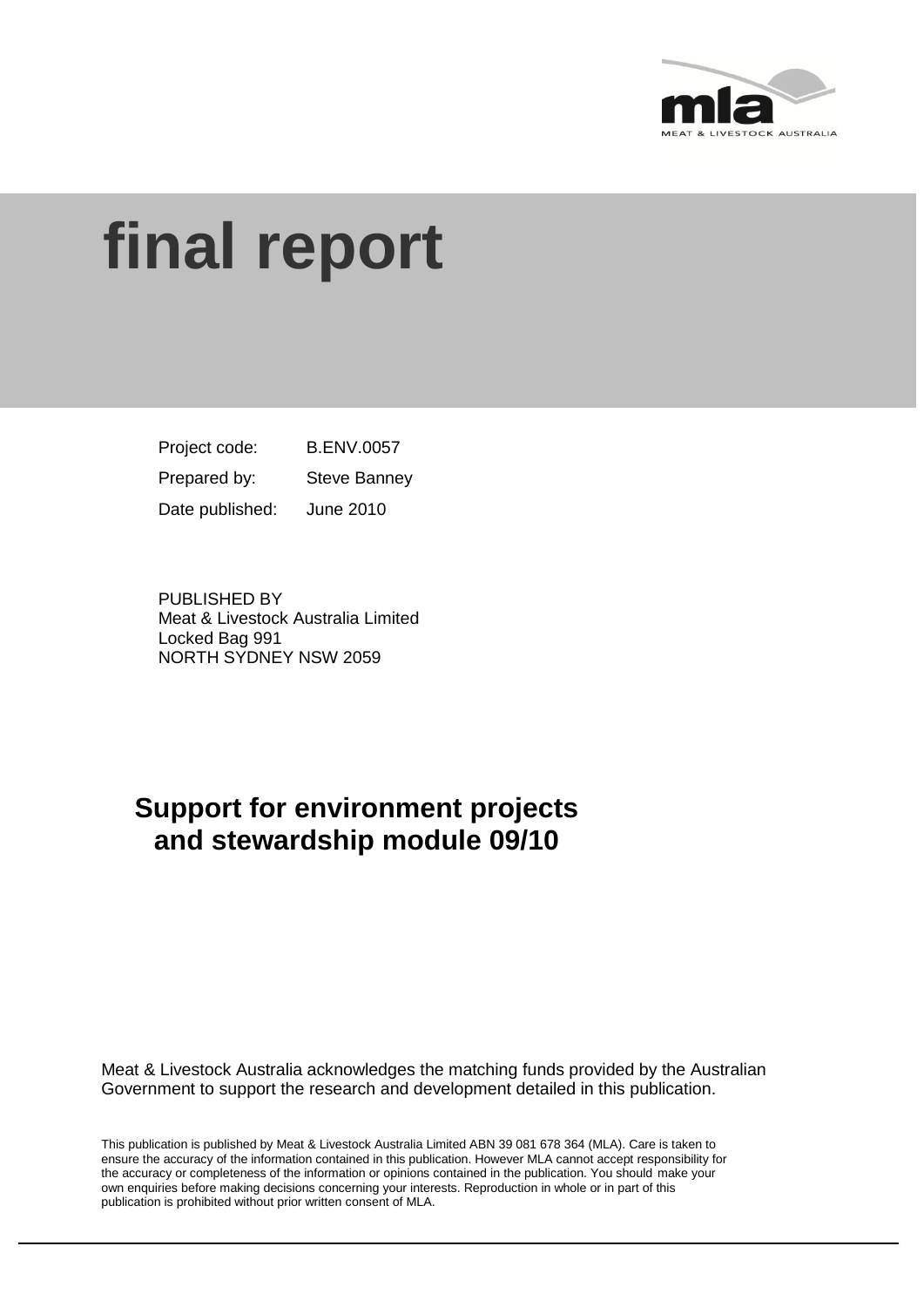## **Abstract**

A report on a national survey of producers on their on-farm environmental practices is expected in August/September 2010. This report will allow MLA and its stakeholders to gauge its performance against its performance indicators for environmental practice change on farm. In addition, in close cooperation with industry and AUS-MEAT, an optional environmental stewardship module as part of AgriSure will be further developed and tested by producers during the latter half of 2010.

## **Project objectives**

The **first objective** of this project is to coordinate a **national survey** of red meat producers on their on-farm environmental practices, which will address the following issues:

- the measurement of environmental practice change against targets set in current MLA strategic and operational plans.

- help MLA to formulate future strategies and plans to achieve environmental practice adoption targets, which are realistic and timely.

- assist producers to be more aware of important environmental risks, which may affect their management of the on-farm natural resource base.

- demonstrate to all stakeholders including the Commonwealth government that the adoption of environmental practice change is being monitored so as to measure a continual improvement in adoption rates

The **second objective** of this project is to assist MLA where necessary in the development of an optional **environmental management module** as part of AgriSure (Livestock Production Assurance).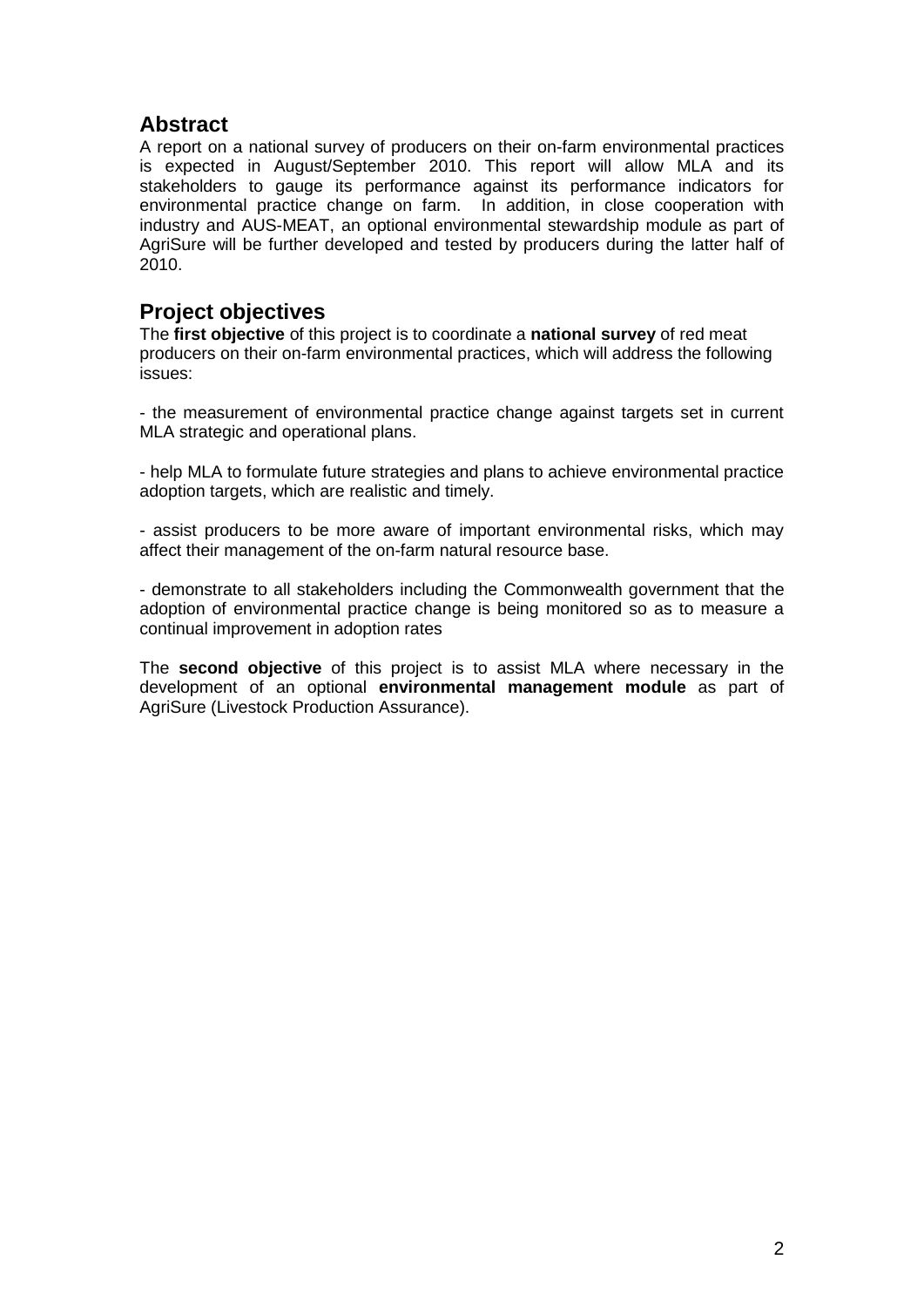## **Success in achieving milestone**

The criteria of this second and final milestone report are to report on coordination of the completed survey.

#### **First objective – national survey of on-farm environmental practices**

As reported in the Milestone 2 report, with the formation of a small project steering group, a project terms of reference was finalised. Also previously reported was the mapping of a framework for the survey which set out Signpost/MLA components, Signpost indicators and Signpost/MLA management practices. The four principal Signpost/MLA components are water, soil, biodiversity and atmosphere. The mapped management practices include seven practices determined by the Centre for International Economics (CIE) for which MLA has historical data and should continue to be surveyed into the future.

A list of survey questions which links to this framework was finalised with the help of the project steering group. In December 2009, a terms of reference for the survey was circulated to nine qualified organisations and expressions of interest to complete the survey were obtained from eight of these organisations. Based on value for money and capability, Solutions Research and Marketing was contracted to undertake the survey.

At about this time, Andrew Freeman was appointed as the Project Manager – Environmental Systems. Andrew took on the management and coordination of this survey from this point forward. The consultant has continued to provide support and advice where required.

The completion of the survey is running behind schedule; however the telephone survey should be complete by 30 June with a draft final report together with the raw data expected during late July.

#### **Second objective – development of environmental module within AgriSure**

The Cattle Council of Australia has requested MLA pilot an environmental stewardship module within LPA, now called AgriSure. A draft module for both southern and northern Australia has been developed over recent years and is continuing to be refined. This is occurring through close consultation with small producer groups in southern and northern Australia.

Since December 2009, Andrew Freeman has taken on the role to manage and coordinate the development of the environmental module.

Planning is taking place with AgriSure and AUS-MEAT staff on a number of issues including:

- The revised AgriSure standard
- Refinement of the environment module
- Training of auditors
- Piloting of the module.

Wherever possible, the AgriSure module will align with existing and proposed environmental regulations, self-assessment accreditation and best management practice codes. This is currently particularly important in Queensland, where the new reef regulatory requirements and the Delbessie land management requirements for leasehold land have recently been introduced. In addition, DEEDI and the Fitzroy